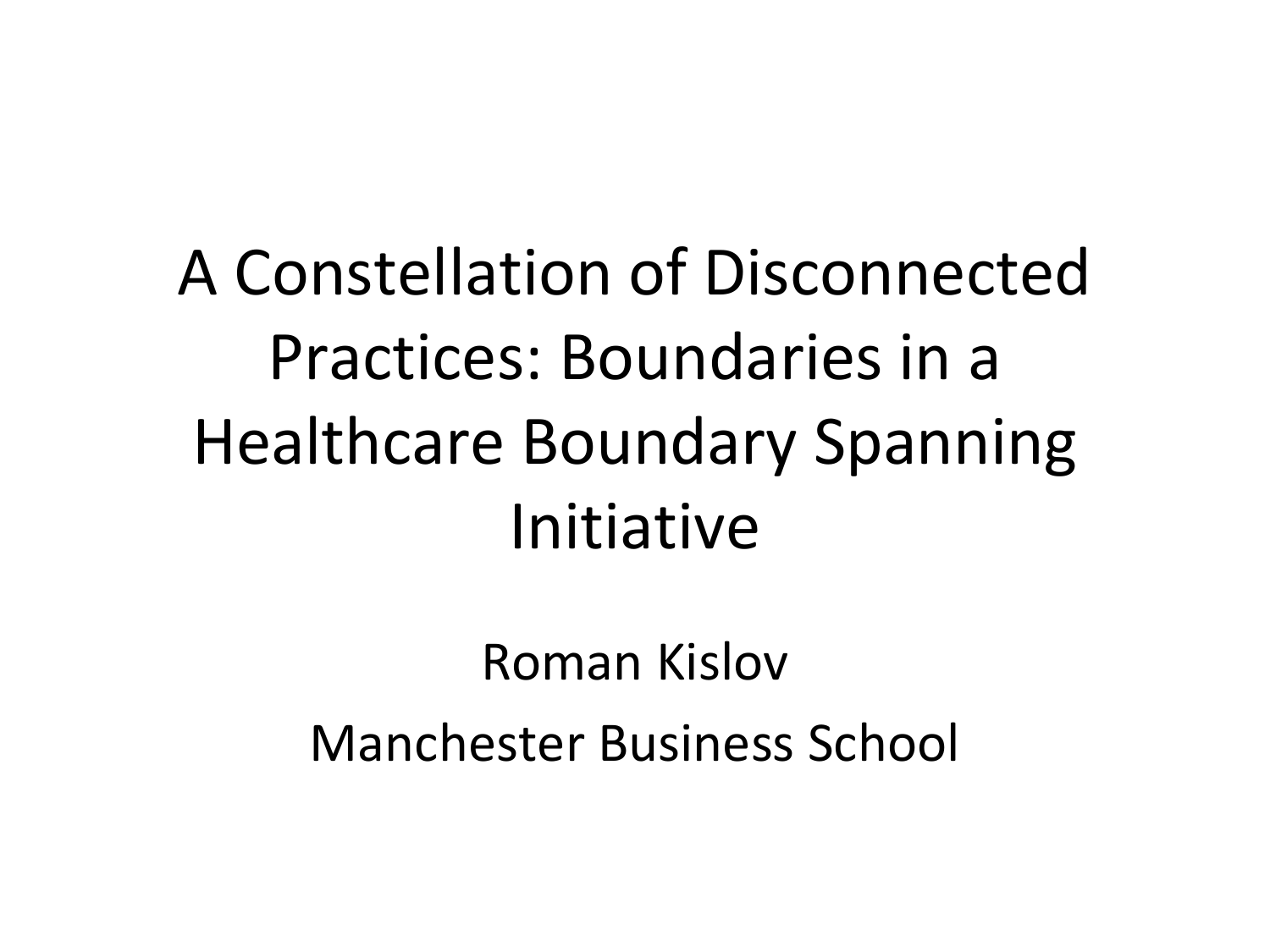# **Outline**

- *Background:* Constellations of interconnected practices
- *Context:* CLAHRCs as boundary spanning initiatives
- *Case and method:* a single qualitative case study of one of the CLAHRCs
- *Findings:* Mechanisms of boundary discontinuity
- *Conclusion*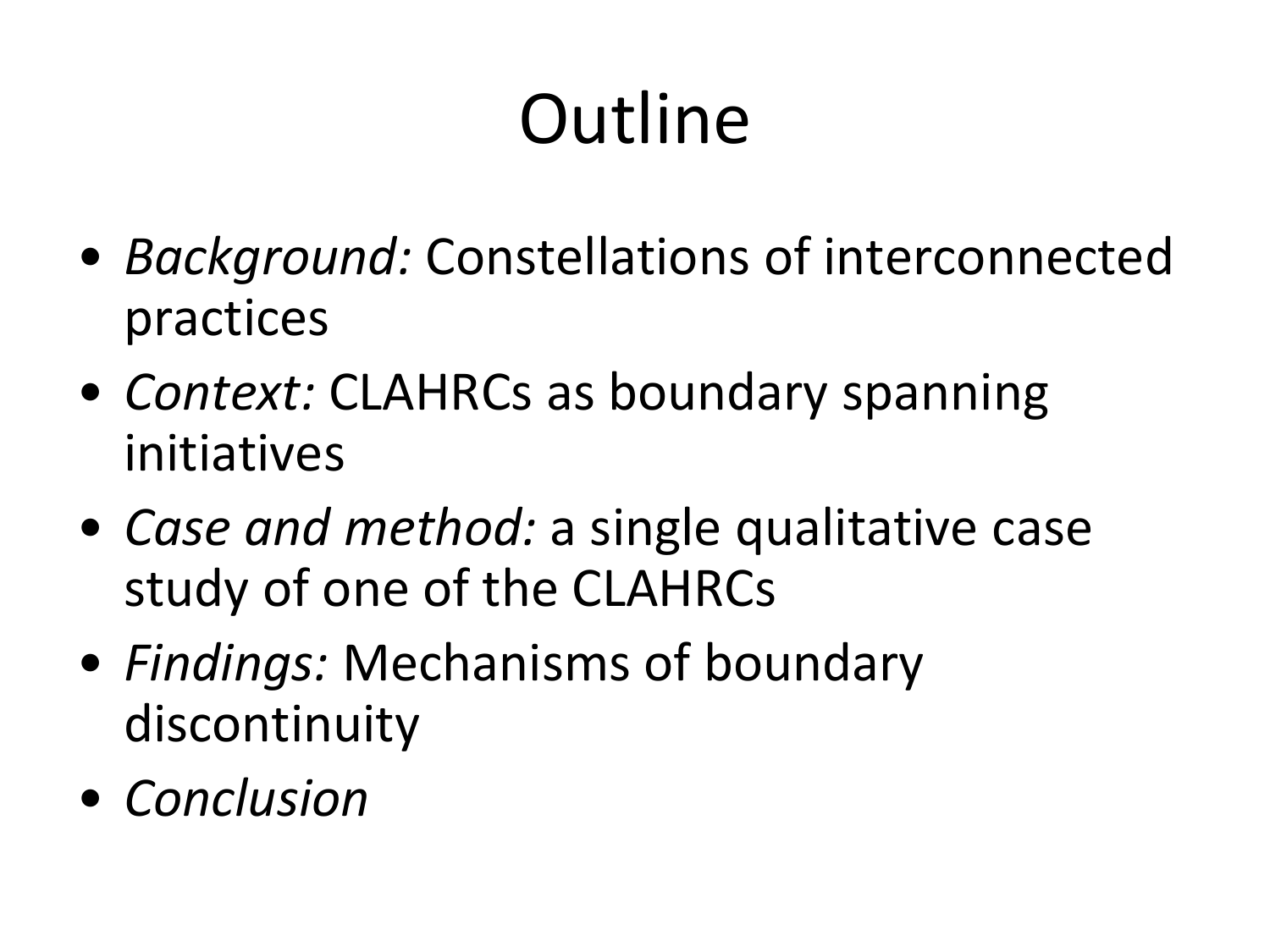### Background

- Wenger's *communities of practice theory*
- Organisations as *constellations of interconnected practices*
- *Boundaries:* sociocultural differences between practices leading to discontinuity in action or interaction
- *Boundary bridges:* knowledge brokers, boundary objects, boundary interactions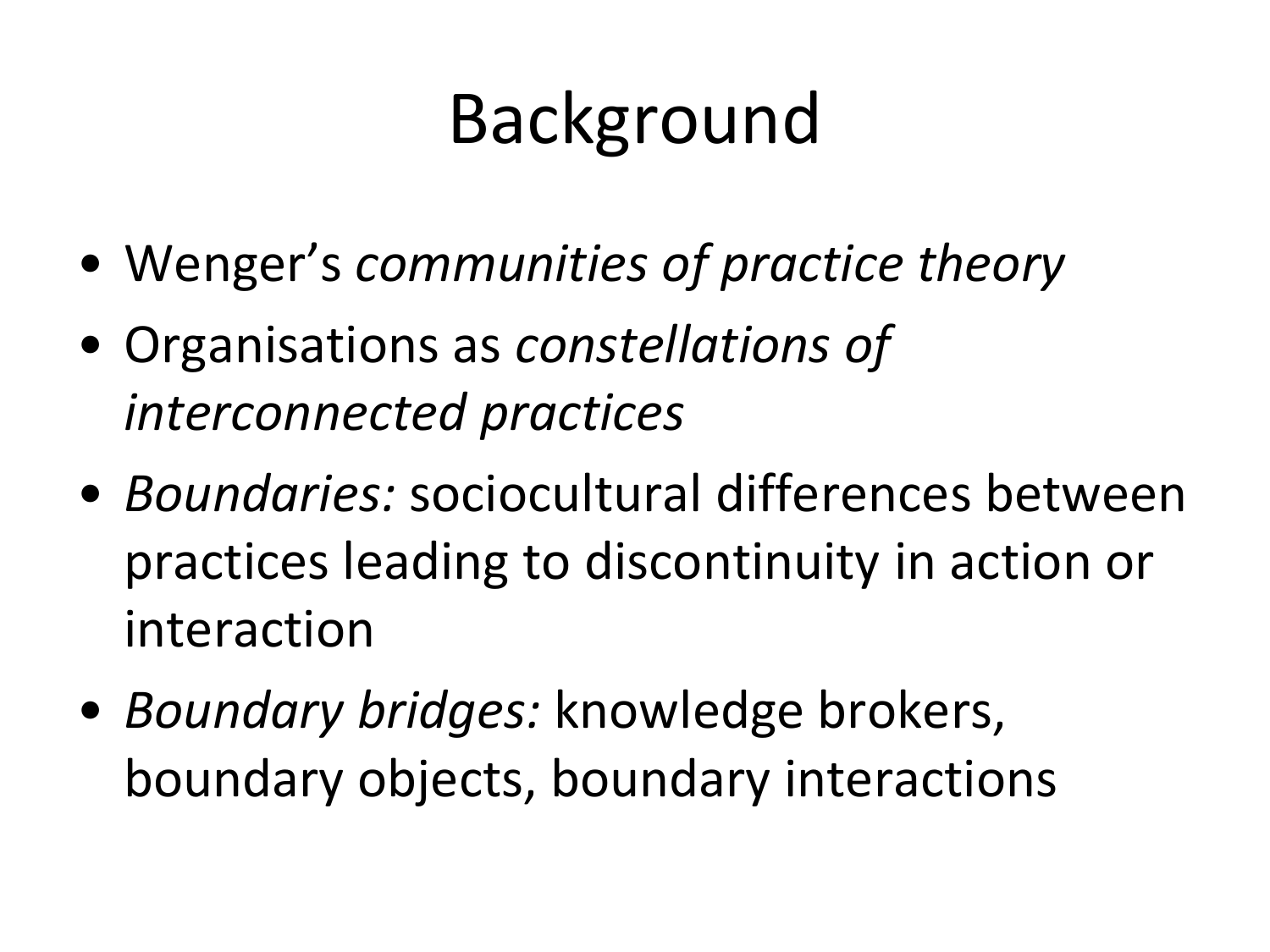#### Context

- Collaborations for Leadership in Applied Health Research and Care (CLAHRCs)—large-scale boundary spanning initiatives bringing together:
	- Applied health researchers
	- Commissioners
	- Implementation experts
	- Clinical practitioners
- Emerging constellations of interconnected practices aiming to bridge the gap between producers and users of applied health research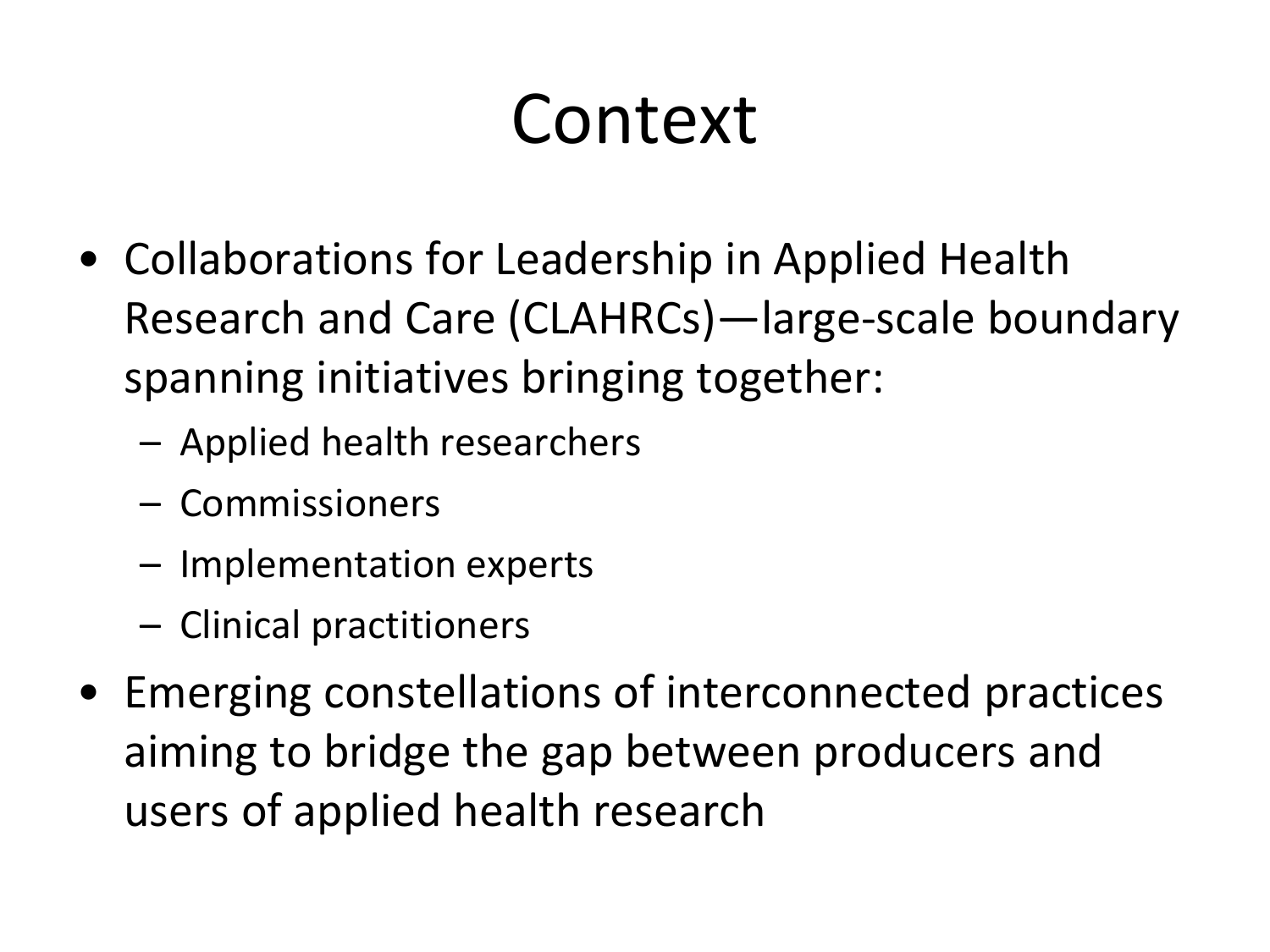#### Case and method

- One of the nine CLAHRCs
- Single qualitative case study
	- 45 interviews
	- 69 hours of observation
	- Documentary analysis
- *Stage 1:* Identifying the boundaries leading to major discontinuities in knowledge sharing
	- Between researchers and implementers
	- Between different implementation teams
- *Stage 2:* Identifying the mechanisms of boundary discontinuity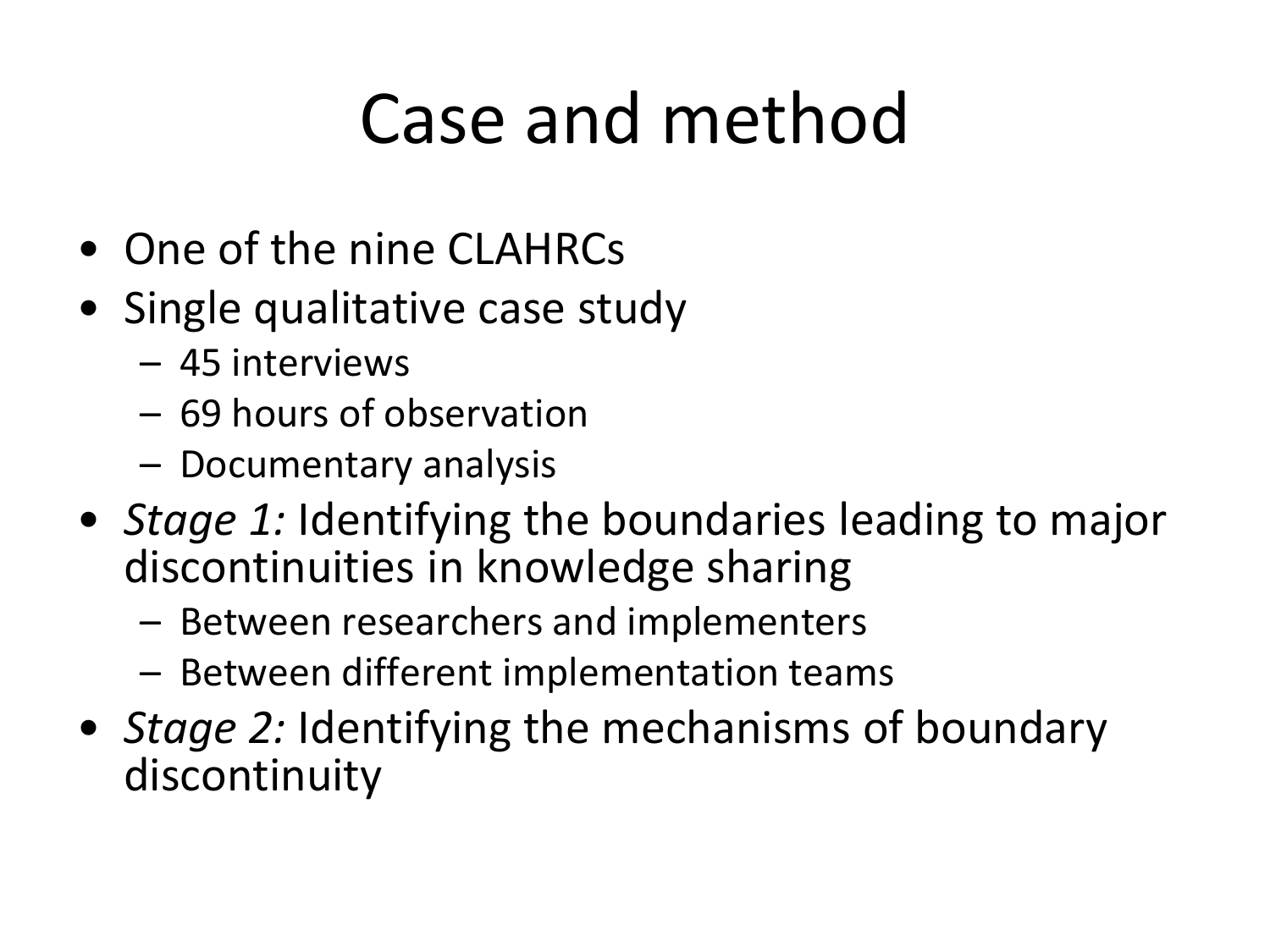Fragmented organisational design: (Re)producing the boundary

- The configuration of boundaries replicated the formal organisational structure of the Collaboration
- Organisational design can:
	- Reinforce existing boundaries (e.g. between researchers and implementers)
	- Create new boundaries (e.g. between implementation teams)
	- Blur boundaries and promote continuity (e.g. within multiprofessional implementation teams)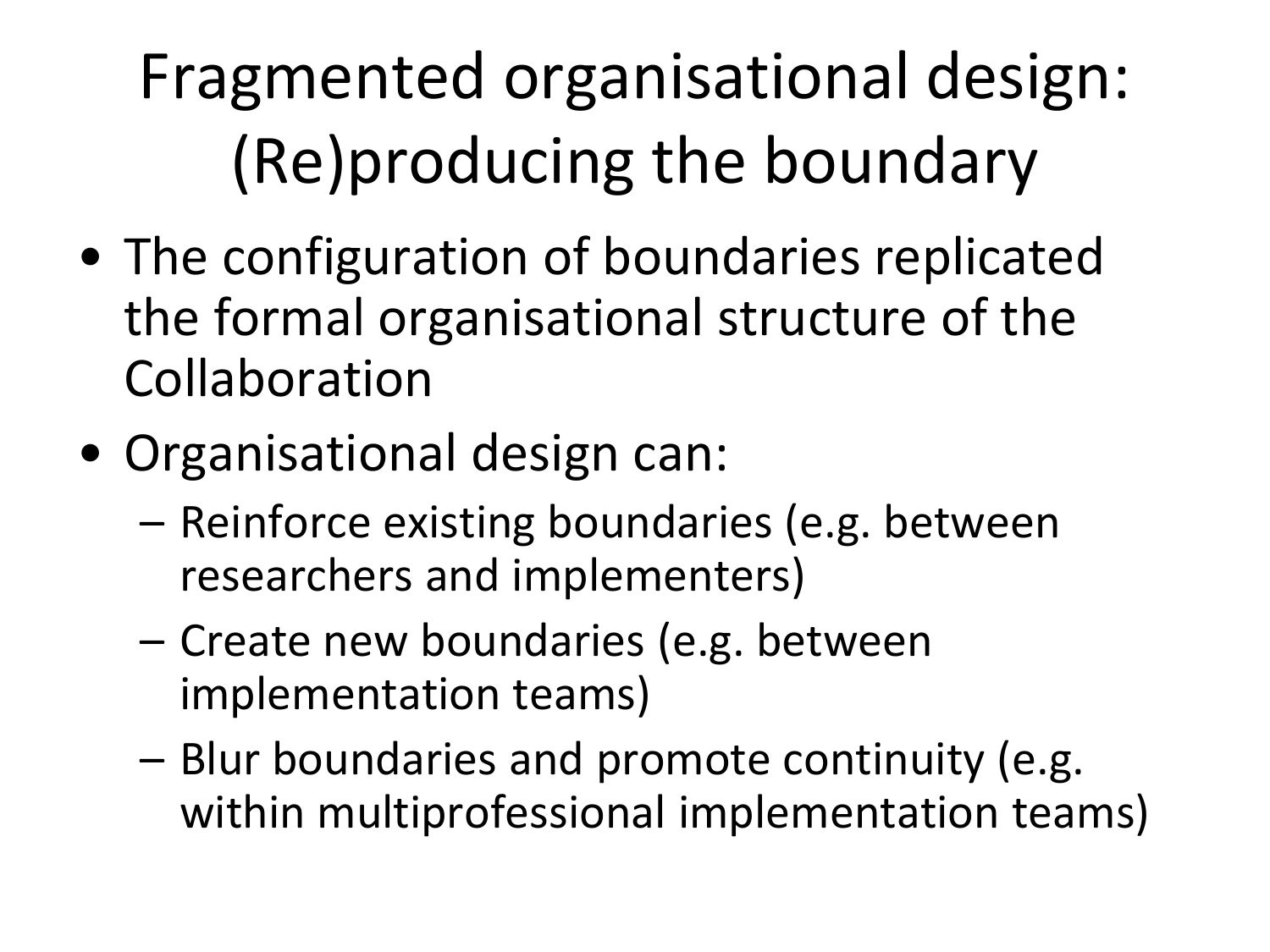#### Divergent meanings and identities: Legitimising the boundary

- Co-existing discourses tend to generate comparisons across different perspectives but do not necessarily involve the development of a shared understanding or collective action
- Divergence of meanings may be perceived as so significant that it can block the process of negotiation
- Differences between practices may be encountered, rationalized and integrated into collective identities without overcoming discontinuities
- Members of different groups are predominantly involved in their group-specific practices whereas participation in the 'shared space' within a constellation as a whole is seen as less important
- Comparable levels of power across groups involved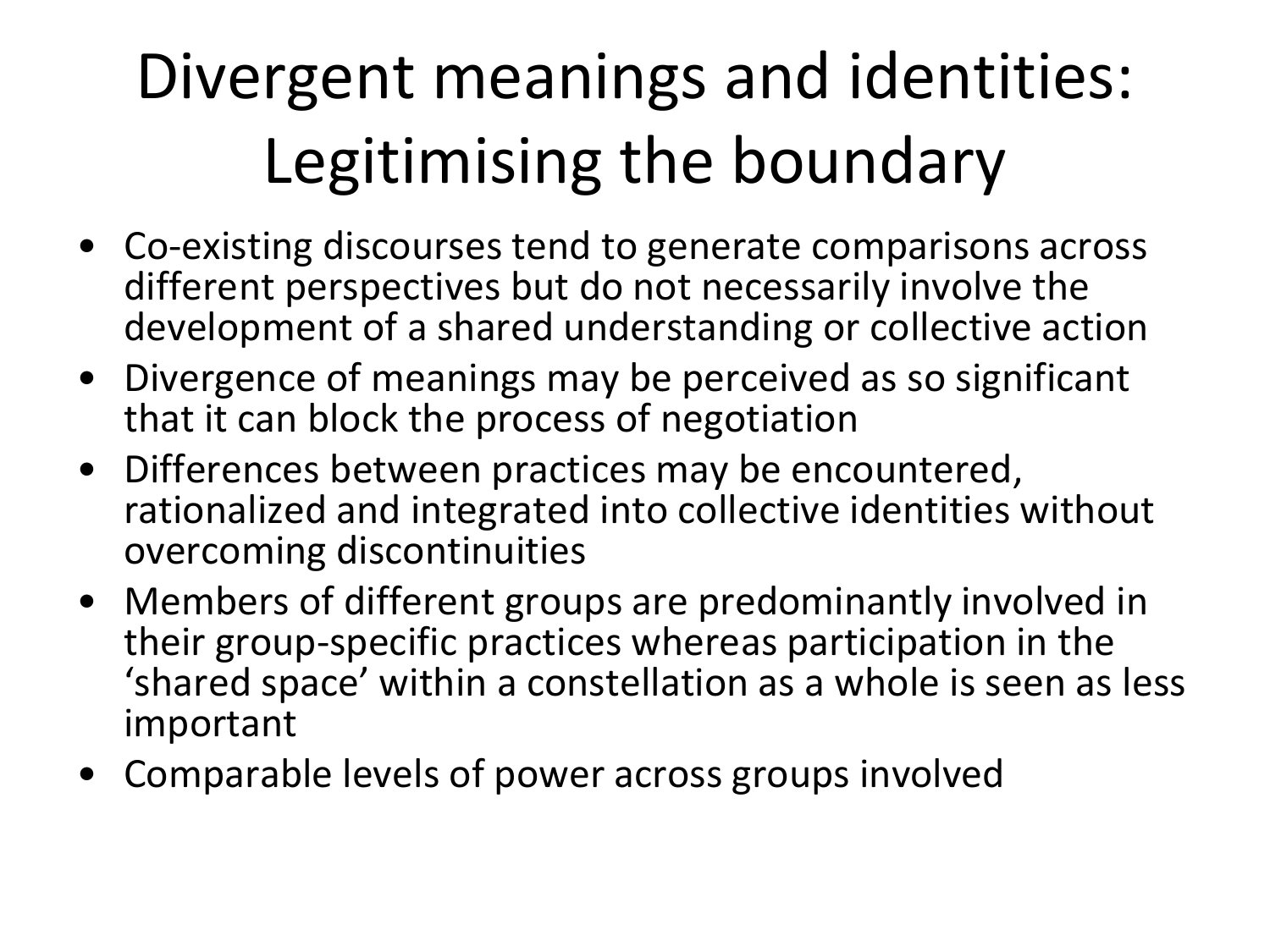#### Marginalised boundary bridges: Protecting the boundary

- Boundary interactions may be 'neutralised' by overformalisation, infrequency, competition, low trust, absence of incentives and lack of opportunities for informal knowledge sharing
- Boundary bridges may turn into rhetorical devices which are unable to challenge the status quo but can create an illusion of cross-boundary knowledge sharing
- A tension between preserving and enhancing *'the healthy autonomy'* of communities of practice and *'building an interconnectedness'* (Brown & Duguid 1991)
- Partial alignment of the local practices with the proposed organizational design: boundaries are willingly reproduced but 'nominated' boundary bridges become marginalised